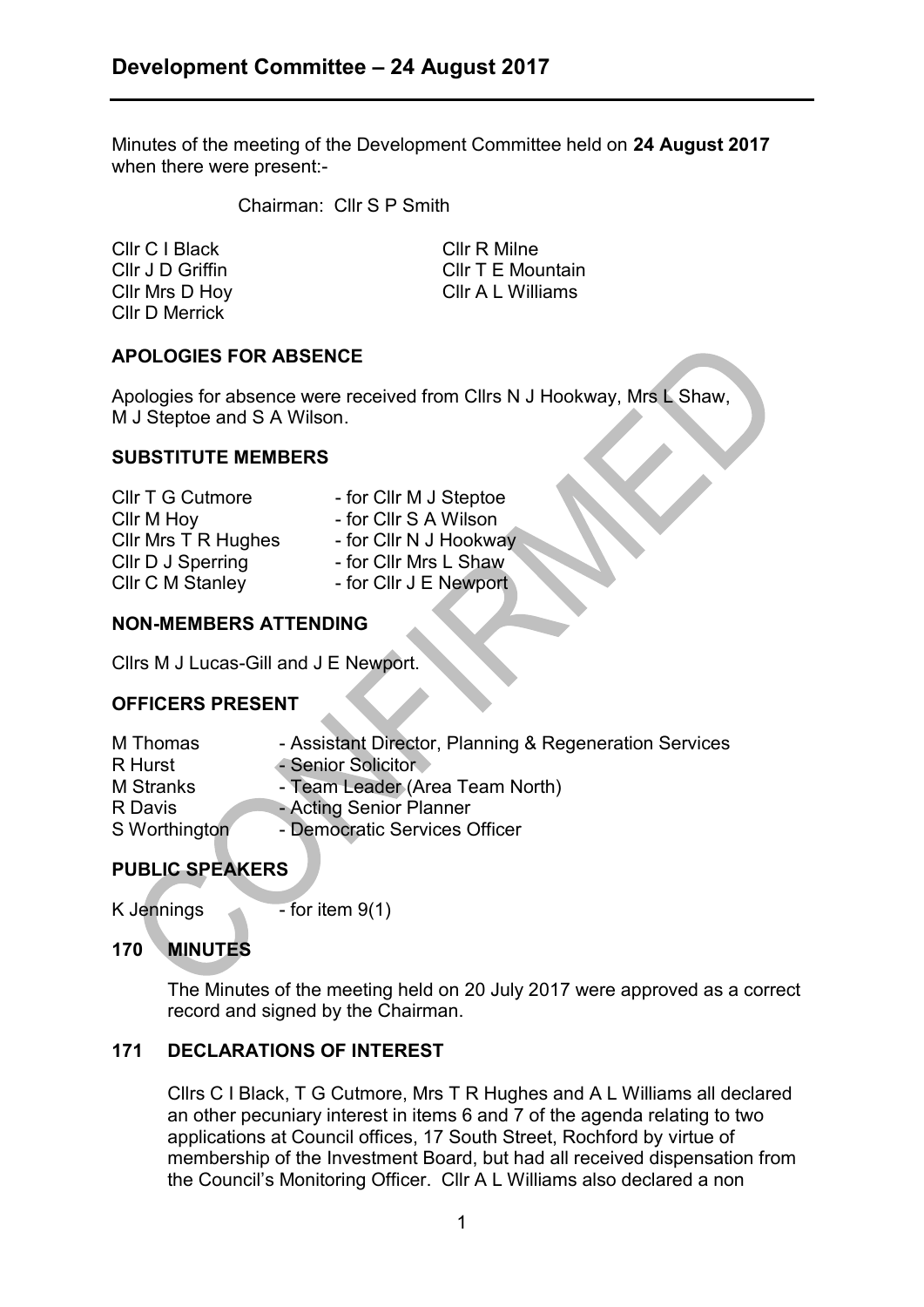pecuniary interest in these items by virtue of being a Ward Member and a Member of Rochford Parish Council.

Cllr M J Lucas-Gill also declared an other pecuniary interest in the same items by virtue of being sponsor of the associated project team and left the Chamber during debate of these items.

Cllrs M Hoy, T E Mountain and C M Stanley also declared an other pecuniary interest in the same items by virtue of former membership of the Investment Board, but had both received dispensation from the Council's Monitoring Officer.

Cllr J E Newport declared an other pecuniary interest in the same items by virtue of former membership of the Investment Board and left the Chamber during debate of those items.

# **172 17/00494/COU – COUNCIL OFFICES, 17 SOUTH STREET, ROCHFORD**

The Committee considered an application for the change of use of No. 17 South Street to a mixed use for B1 (Business Office) and use for conferencing, weddings and special events, e.g., supernatural evenings and garden parties.

#### **Resolved**

That the Secretary of State be advised that the Council is minded to approve Listed Building Consent, subject to the following condition:-

(1) The development hereby permitted shall begin before expiration of three years from the date of this permission. (ADP&RS)

### **173 17/00495/LBC – COUNCIL OFFICES, 17 SOUTH STREET, ROCHFORD**

The Committee considered an application for the change of use of No. 17 South Street to a mixed use for B1 (Business Office) and use for conferencing, weddings and special events, e.g., supernatural evenings and garden parties.

### **Resolved**

That the Secretary of State be advised that the Council is minded to approve Listed Building Consent, subject to the following conditions:-

- (1) The development hereby permitted shall begin before the expiration of three years from the date of this permission.
- (2) No development or conversion of any kind shall take place until the applicant has submitted to the Local Planning Authority a heritage assessment to consider the historic details of the building, any impact of the use proposed upon them and any mitigation that may be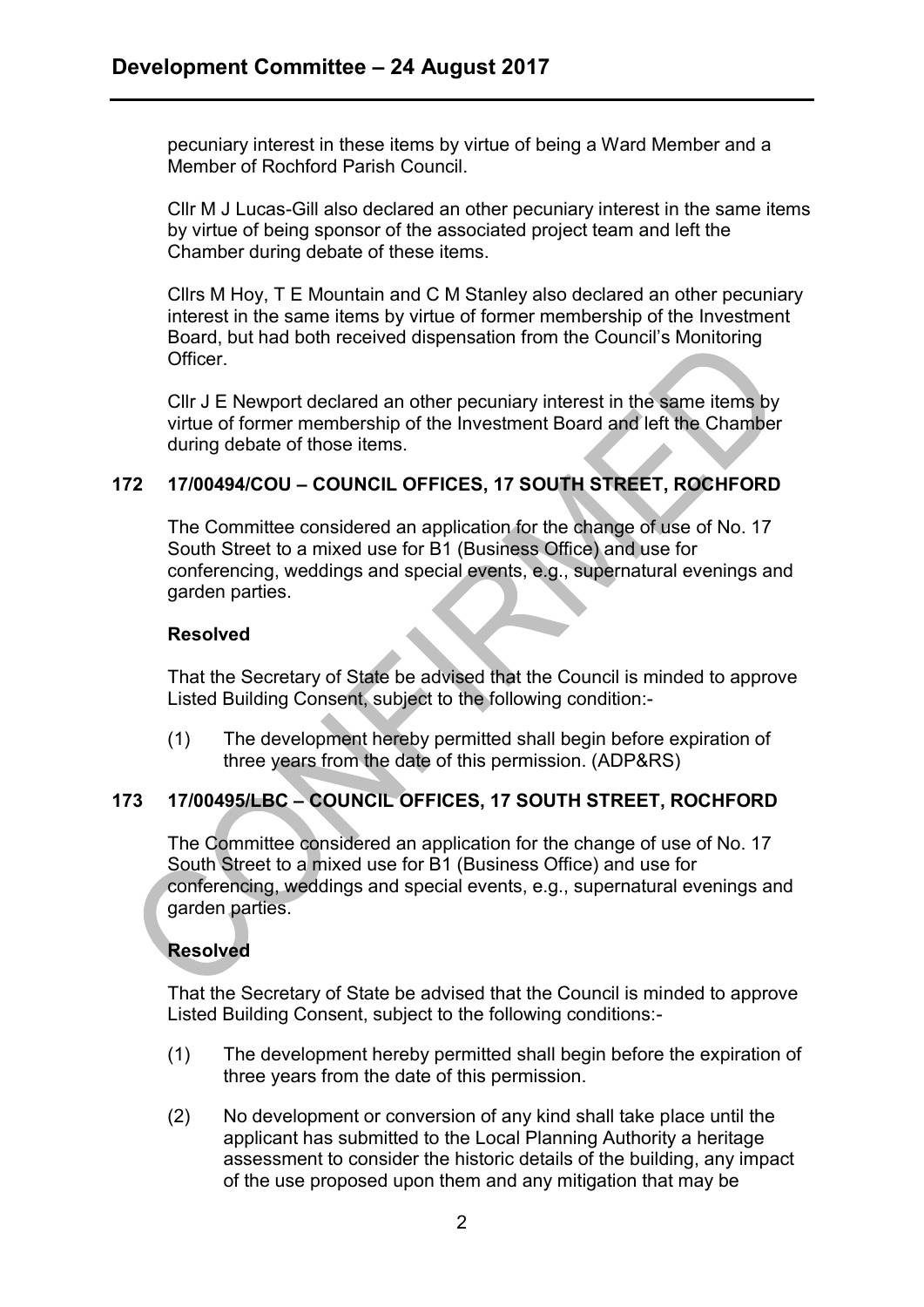required. The use hereby approved shall be implemented in accordance with such details as may be approved. (ADP&RS)

### **174 17/00661/FUL – 8 HARROW CLOSE, HAWKWELL**

The Committee considered an application to provide a flat roofed connecting link between the existing front dormers.

### **Resolved**

That planning permission be granted, subject to the following conditions:-

- (1) The development hereby permitted shall begin before the expiration of three years from the date of this permission.
- (2) The development hereby permitted shall not be carried out other than in accordance with the approved plans listed below:-

Drawing nos. sheet 2 of 2 proposed elevations and sections.

(3) The development hereby permitted shall be constructed with the external facing (including windows and doors) and roofing materials as detailed on the approved application drawings and in section 11 of the planning application form. (ADP&RS)

# **175 ITEMS REFERRED FROM THE WEEKLY LIST**

# **17/00524/FUL- RAINBOWS END, BEECHES ROAD, RAWRETH**

The Committee considered an application that had been referred from Weekly List no. 1389 by Cllr C I Black for the erection of two agricultural buildings, associated access track, hardstanding and gates associated with goat and livestock enterprise (land north of Beeches Road).

# **Resolved**

That planning permission be granted, subject to the following conditions:-

- (1) SC4B Time Limits Full Standard
- (2) The external facing materials shall match the existing parts of the building or site and/or be those materials specified on the plans and application form submitted in relation to the development hereby permitted, unless alternative materials are proposed. Where alternative materials are to be used, no development shall commence before details of those alternative external facing materials to be used in the development have been submitted to and approved in writing by the Local Planning Authority. Where other materials are agreed in writing by the Local Planning Authority, the materials agreed shall be those used in the development hereby permitted.